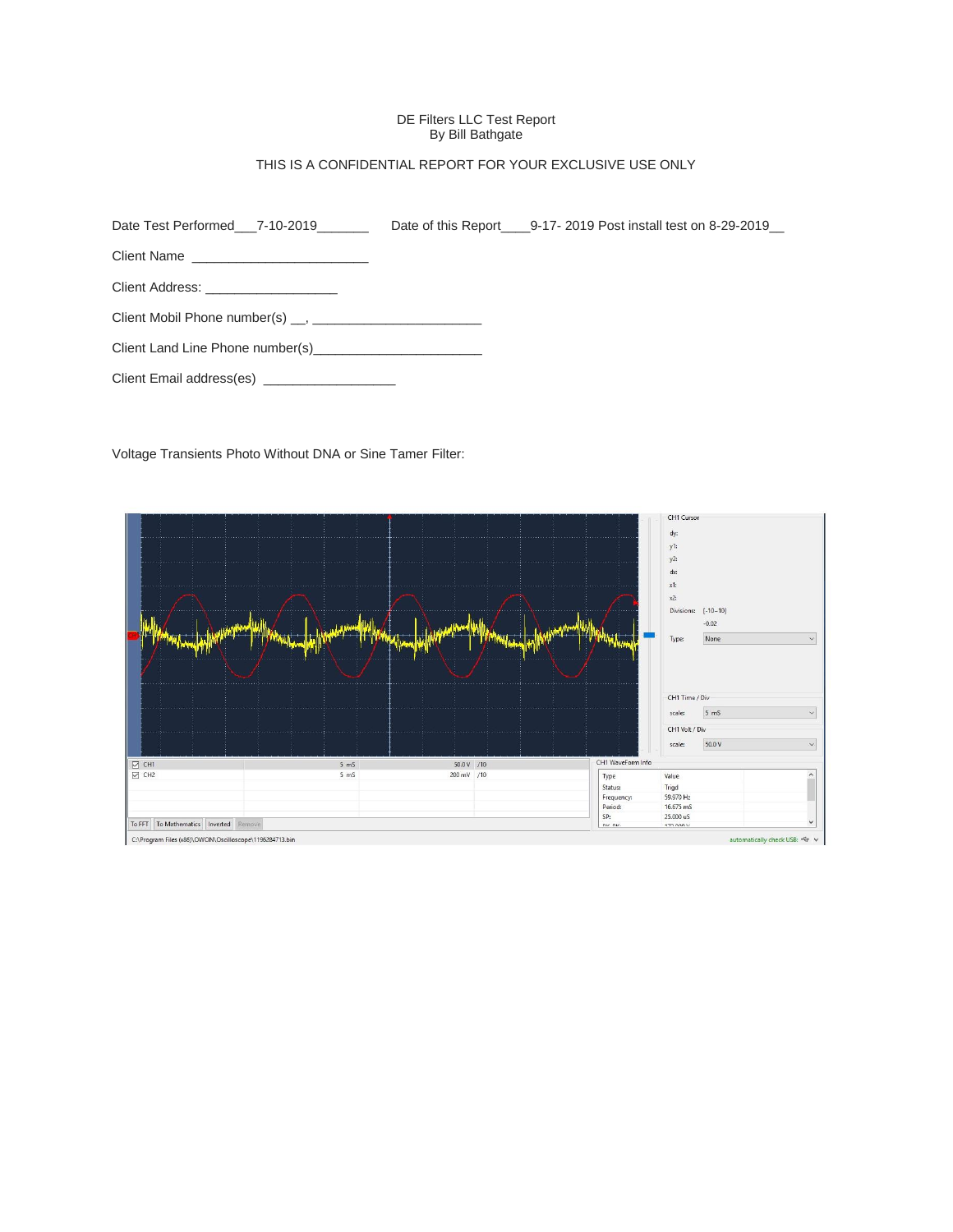

The Frequencies before a DNA or Sine Tamer filter was installed: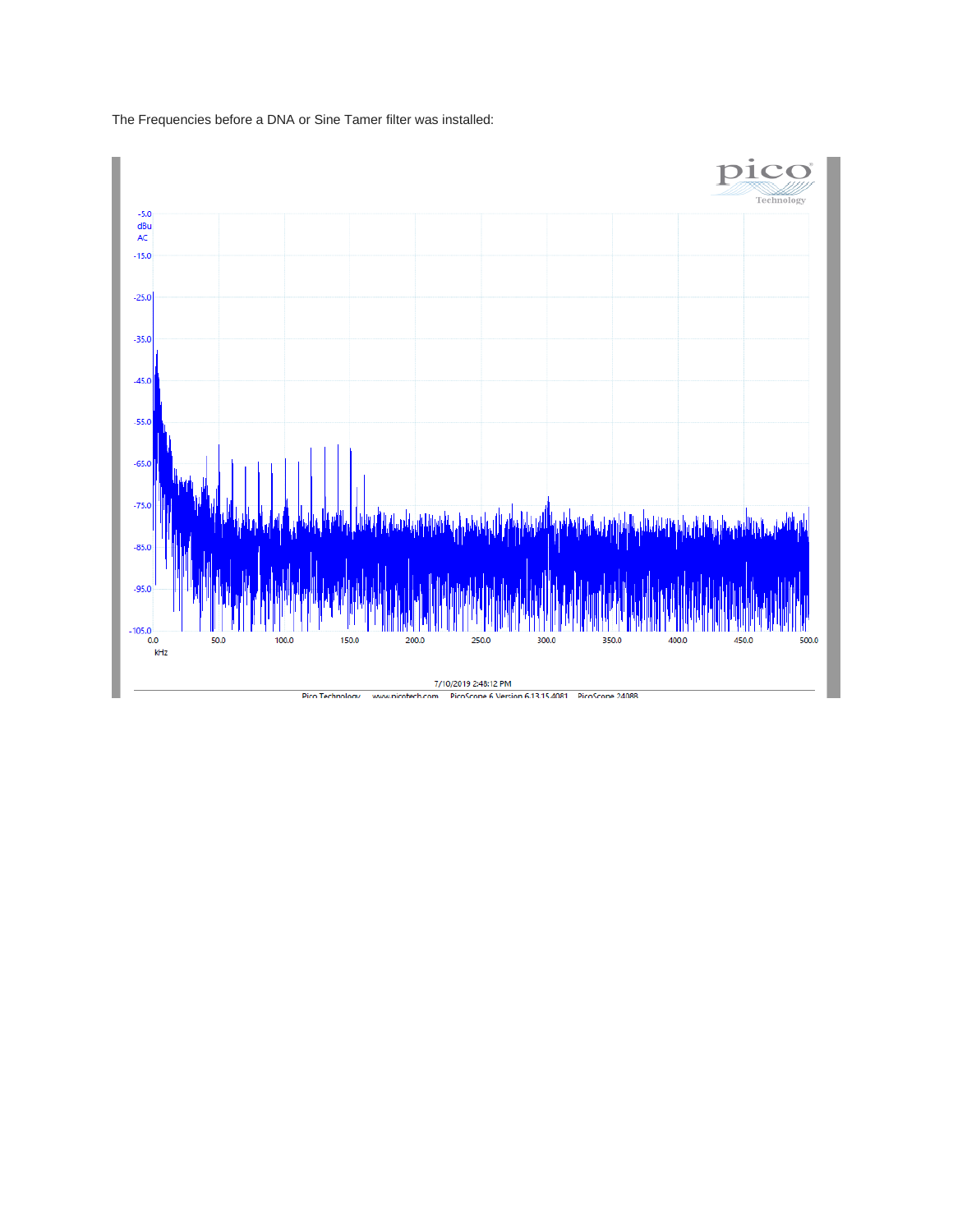# Photo of Transient Voltages with DNA Filter Installed:

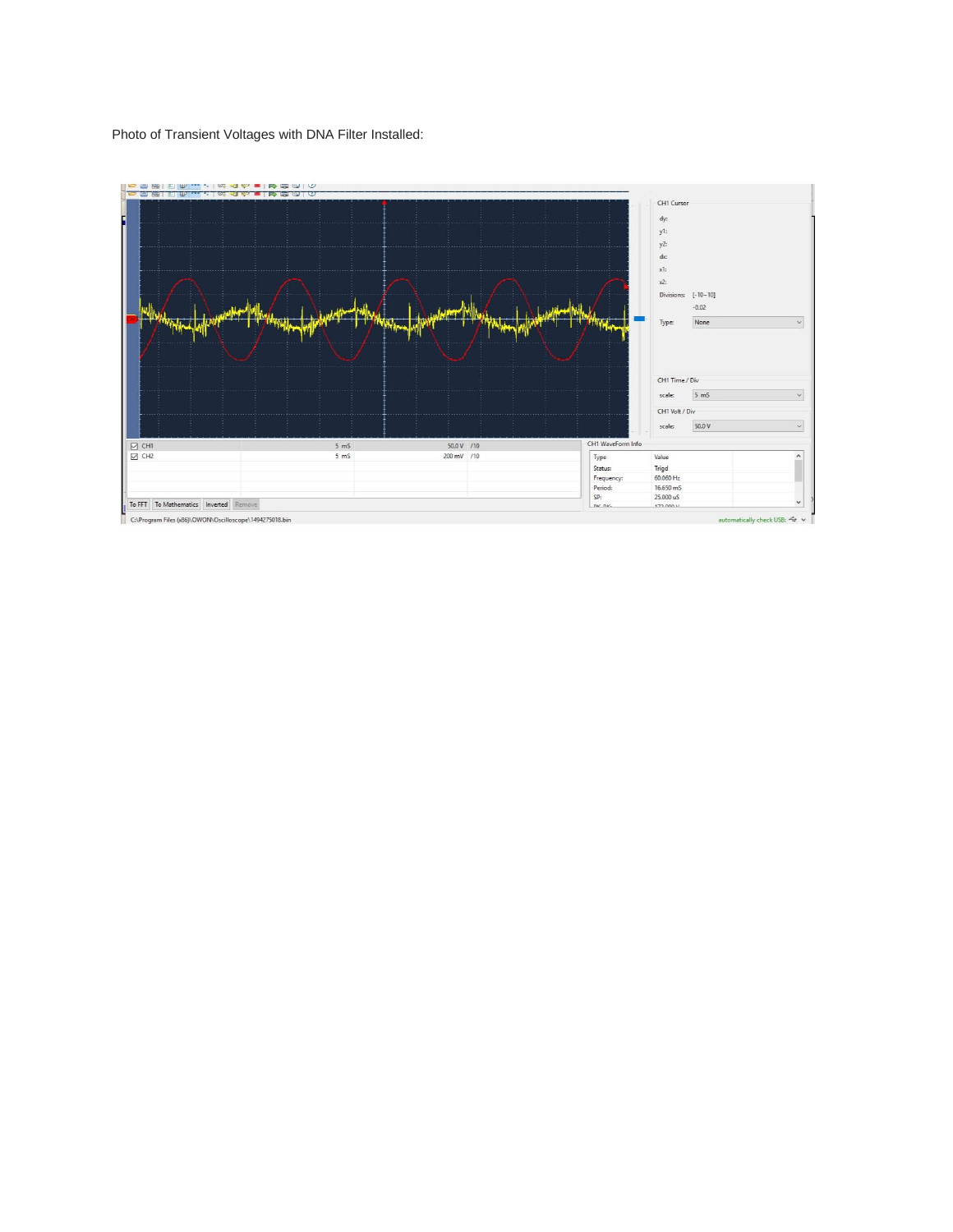The Frequencies after a DNA filter was installed:



1. Conditions of the Tests

a. Electric Field Transients, aka Dirty Electricity (DE). The real technical term is conducted emissions. The slang term is DE. There can be DE from both electrical devices internal and external to the building. In your case, from inside and outside the building, I detected:

The significant Signal of DE were from the grid and shared transformer on your home, which means your neighbors are contributing to the DE inside your home. The reason I can determine this is because of the lower range of signals frequency are on the lower end of the frequency spectrum.

from this (these) possible source (sources) I have seen this effect before and if the signals were at higher frequencies, then these would be more likely be internal sources from your appliances or electronic systems. But that is not what in my opinion is happening it is coming from the grid of "Aliant" and your shared transformer.

 $\Box$  . The contribution of the contribution of the contribution of the contribution of the contribution of the contribution of the contribution of the contribution of the contribution of the contribution of the contributi  $\Box$  . The contribution of the contribution of the contribution of the contribution of the contribution of the contribution of the contribution of the contribution of the contribution of the contribution of the contributi  $\Box$  . The contribution of the contribution of the contribution of the contribution of the contribution of the contribution of the contribution of the contribution of the contribution of the contribution of the contributi

 $\overline{\phantom{a}}$  . The contract of the contract of the contract of the contract of the contract of the contract of the contract of the contract of the contract of the contract of the contract of the contract of the contract of

NOTE: The oscilloscope traces I am including here need a little explanation.

\_\_\_\_\_\_\_\_\_\_\_\_\_\_\_\_\_\_\_\_\_\_\_\_\_\_\_\_\_\_\_\_\_\_\_\_\_\_\_\_\_\_\_\_\_\_\_\_\_\_\_\_\_\_\_\_\_\_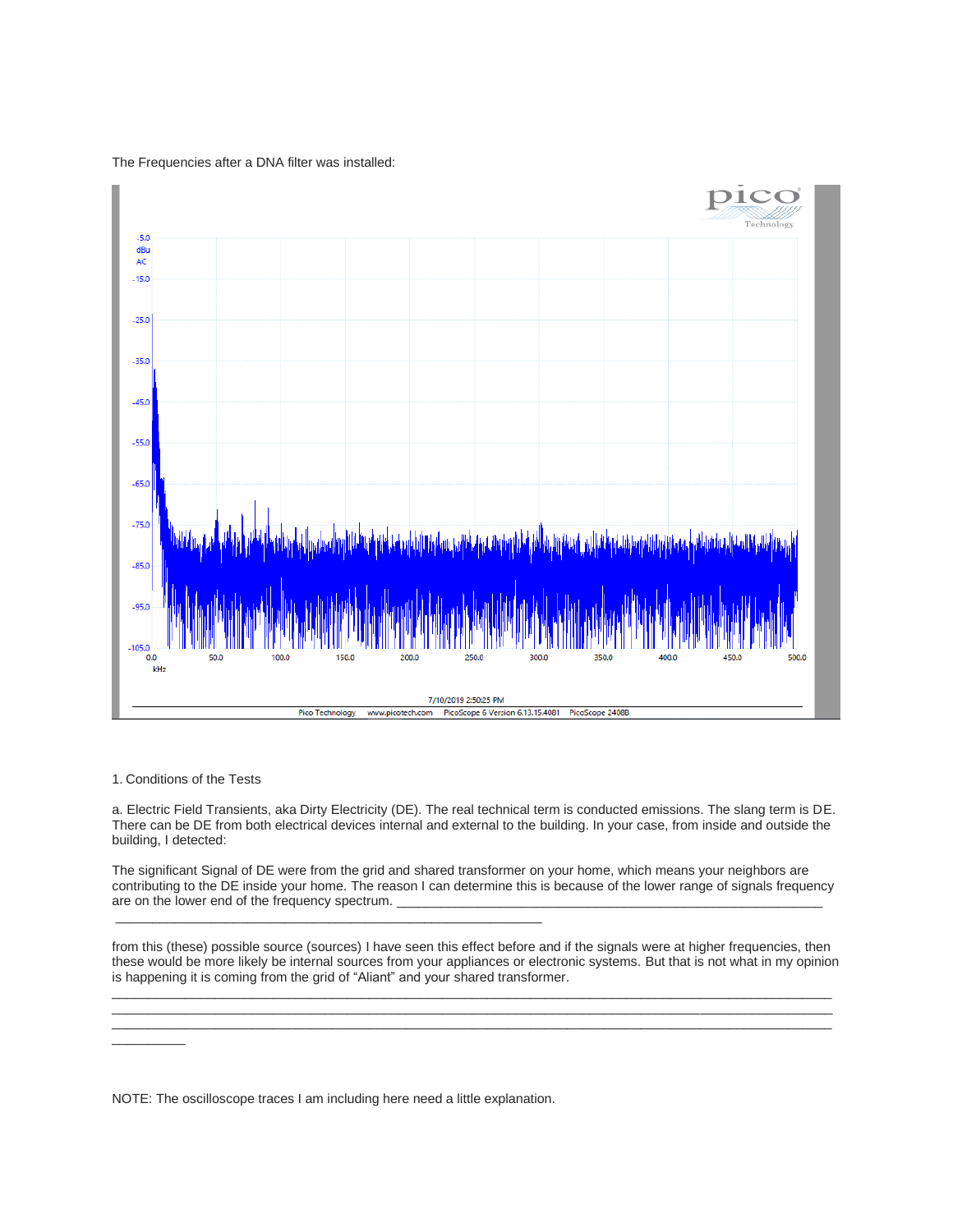You will notice a line trace in RED which is the measured 120-volt AC 60 cycle. This RED trace is the normal waveform I would expect in every building. Notice the scale of the major division (the big black squares) is 50 Volts per division. You will note that 120 volts is actually somewhere almost it is useful to use as a reference when comparing the YELLOW trace waveform.

The YELLOW trace is a measurement of what is called the DE that is actually riding the RED waveform. However, you cannot pick out the frequencies present because the amplitude (signal strength) of the 60 Hz signal is so significant that it obliterates the higher frequencies from the measured values. In order to provide this important measurement, you must add a "High Pass Filter" to block the fundamental 60 Hz signal. I used a "High Pass Filter" to measure the frequencies above 60 Hz. The DE here is all frequencies from 1 to 200 kHz-with biologically active effects starting at about 2-4 kHz and up.

# 2. Measurements I made (pre-install of any filters)

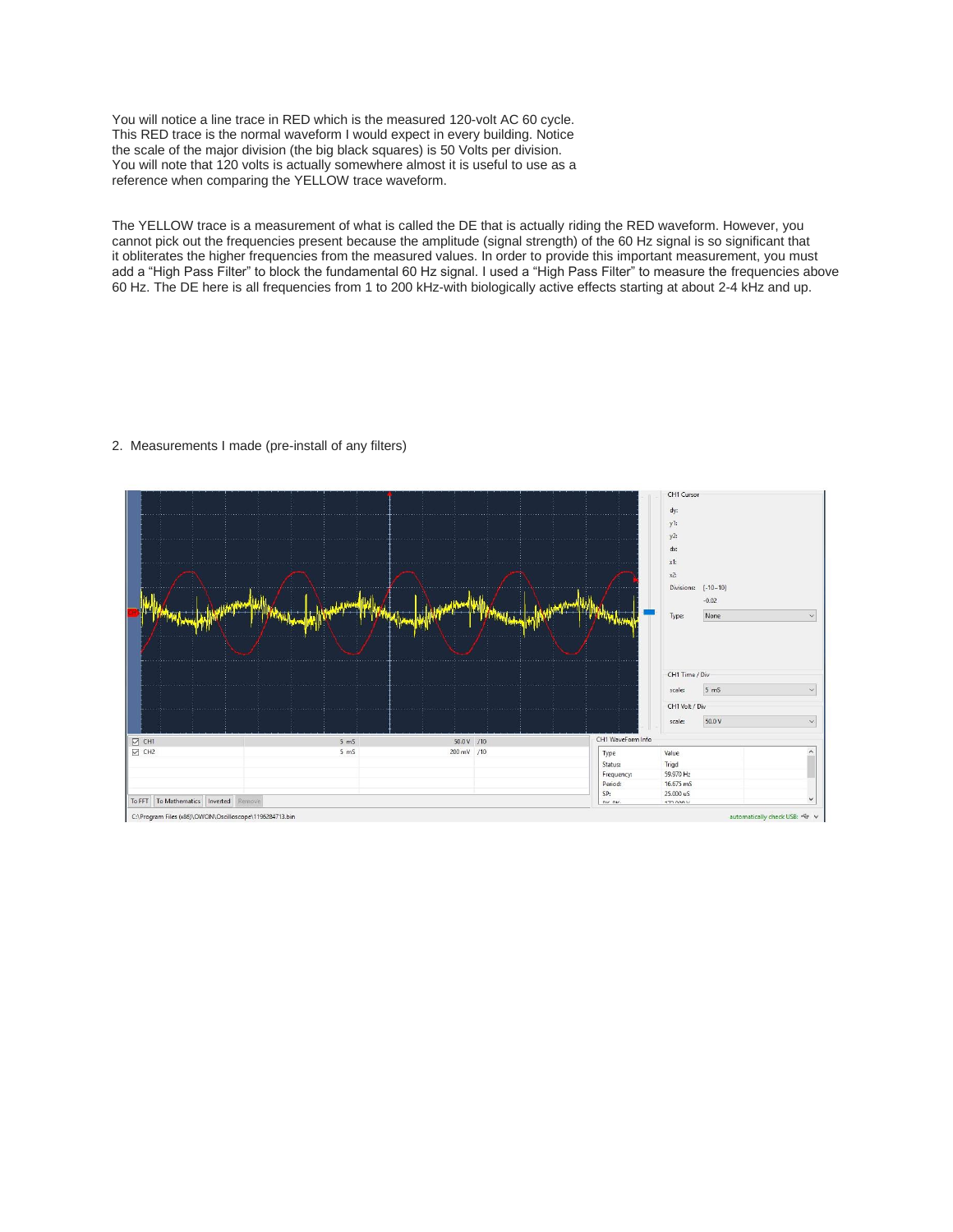### Frequencies found



a. First measurement with all circuits measured and the peak to peak voltage. According to the Building Biology Institute, a desired measurement should be between .06 to 0.5 volts.

Notes: Your home measured about .4 volts peak to peak voltage, also notice how spiked the signal path appears. Also, the frequency chart shows very large spikes between 50 and 175 kHz. This reflects the large volume of transient's present.  $\_$  ,  $\_$  ,  $\_$  ,  $\_$  ,  $\_$  ,  $\_$  ,  $\_$  ,  $\_$  ,  $\_$  ,  $\_$  ,  $\_$  ,  $\_$  ,  $\_$  ,  $\_$  ,  $\_$  ,  $\_$  ,  $\_$  ,  $\_$  ,  $\_$  ,  $\_$  ,  $\_$  ,  $\_$  ,  $\_$  ,  $\_$  ,  $\_$  ,  $\_$  ,  $\_$  ,  $\_$  ,  $\_$  ,  $\_$  ,  $\_$  ,  $\_$  ,  $\_$  ,  $\_$  ,  $\_$  ,  $\_$  ,  $\_$  ,

 $\overline{a}$  , and the state of the state of the state of the state of the state of the state of the state of the state of the state of the state of the state of the state of the state of the state of the state of the state o

 A Stetzer Micro Surge meter reading below 50 is considered a safe level. In parallel to the oscilloscope I used a Stetzer Micro Surge meter for comparison. Your home measured 87 GS Units. While I normally question a Stetzer Micro Surge meter accuracy because it has bandwidth limitations of 100 kHz maximum frequency. A scope reads up to 100 MHz, which is a much larger range. So sometimes a Stetzer Micro Surge Meter might indicate a good reading, but if the offending signal is above 100 kHz or below 10 kHz, the meter will not give a correct reading. However, an Oscilloscope will be able to provide an accurate reading because the bandwidth is very wide. I believe in your case the Stetzer Micro Surge meter is providing a somewhat fair indication of the general situation within the limitation of the Micro Surge Meter in your home because most of the signals are below 100 kHz. The signals at 100 kHz to 175 kHz is not picked up by the Stetzer Micro Surge meter. So, when the Stetzer meter reads 87, it is likely higher than that. In my experience the Stetzer meter does provide a fair indication of differential of before and after treatment of an environment. So, at least you know something has changed.

The range of the Stetzer Micro Surge meter is 10 kHz to 100 kHz, so since a lot of the signal frequency is less than 100 kHz, the Micro Surge Meter does register the most of signals present. Also, the Stetzer Micro Surge Meter provides its readings in GS units, not volts. This makes it impossible to equate transients from a Scope reading to a GS unit reading.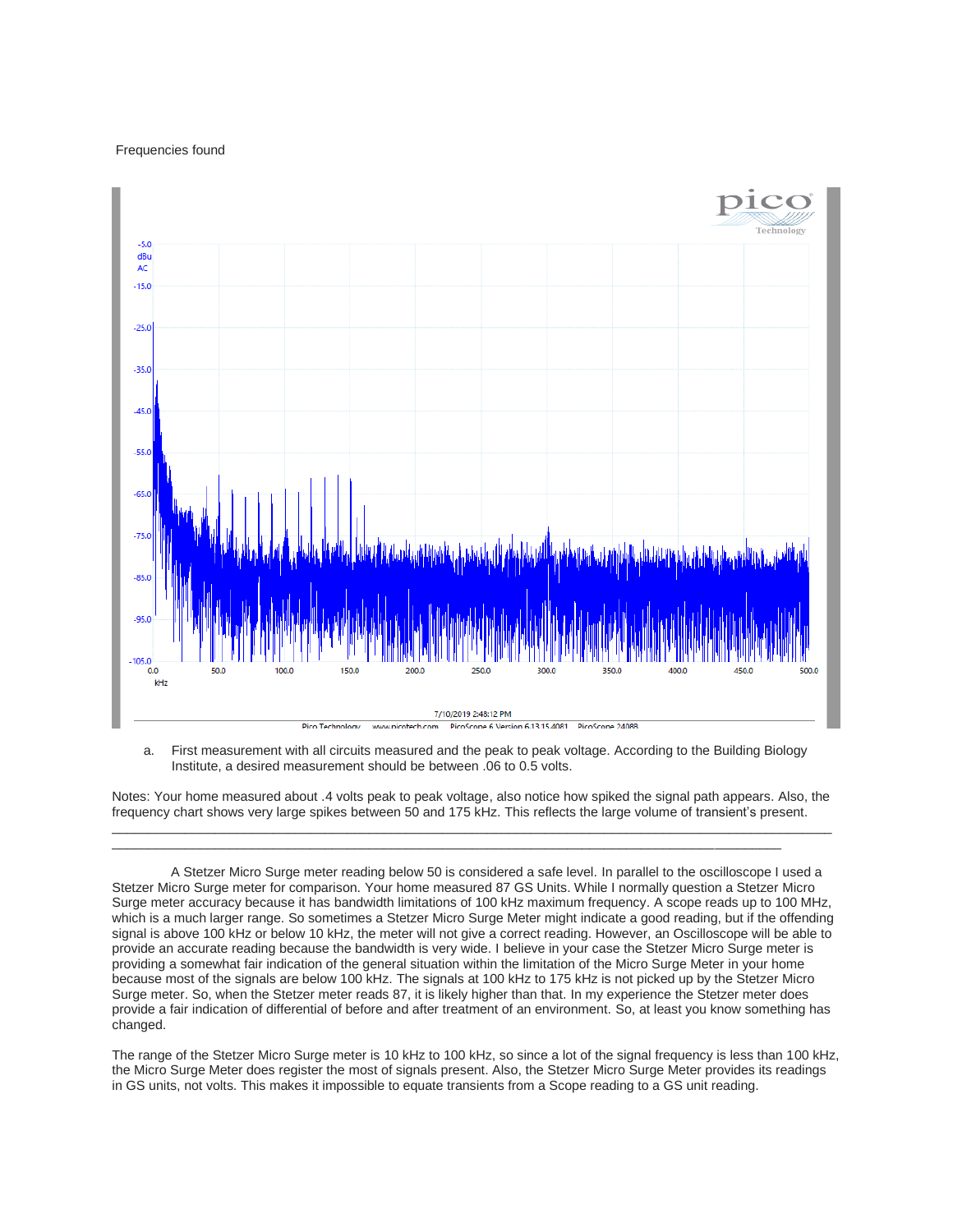A GS unit is not a standard unit, but because this has become such a common device used by consumers many want to understand the measured values



Transient Voltages after the DNA filter was installed

Transient Voltages after the Sine Tamer filter was installed (this even better than the DNA filter trace)

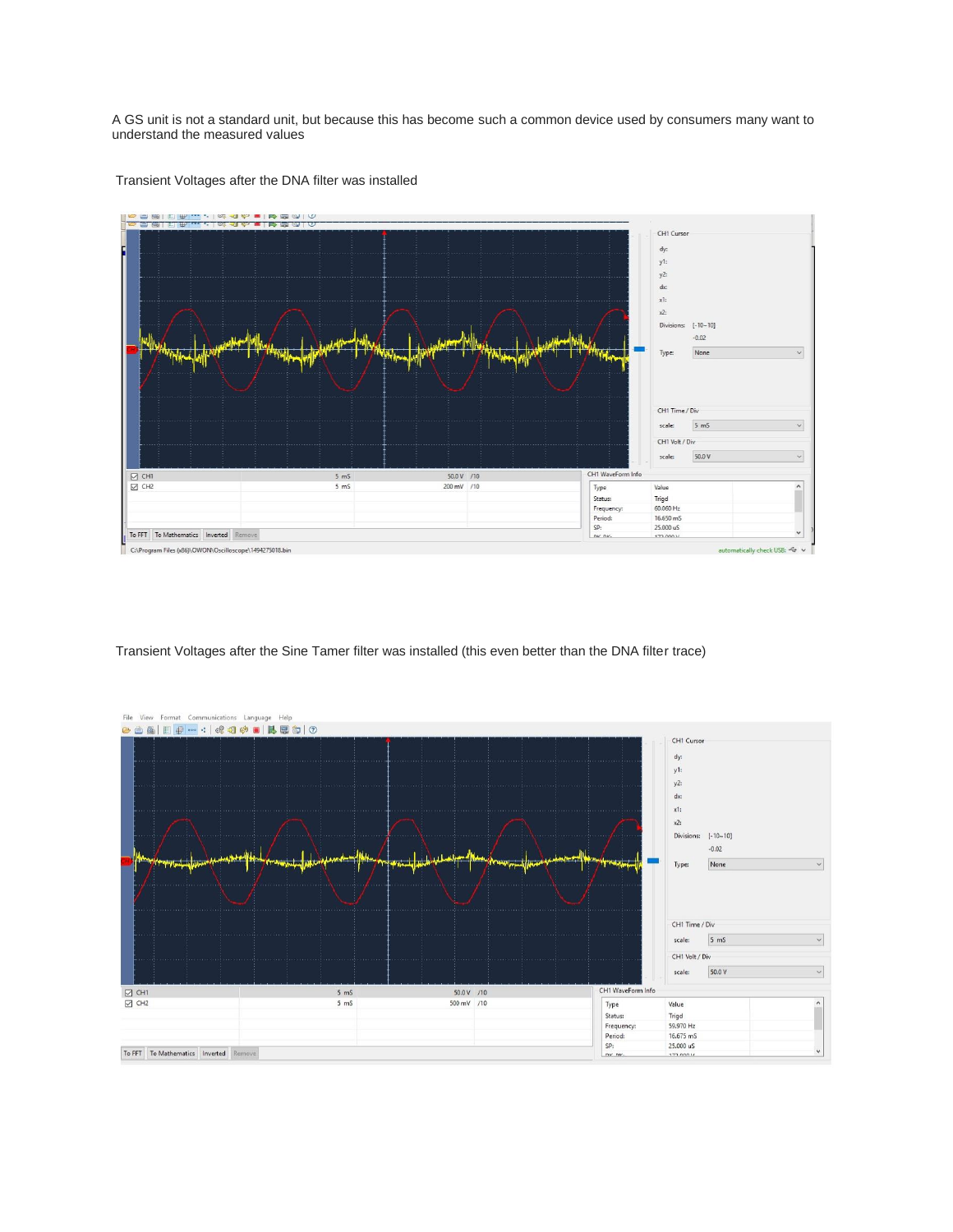Frequencies found (after the DNA filter was installed)

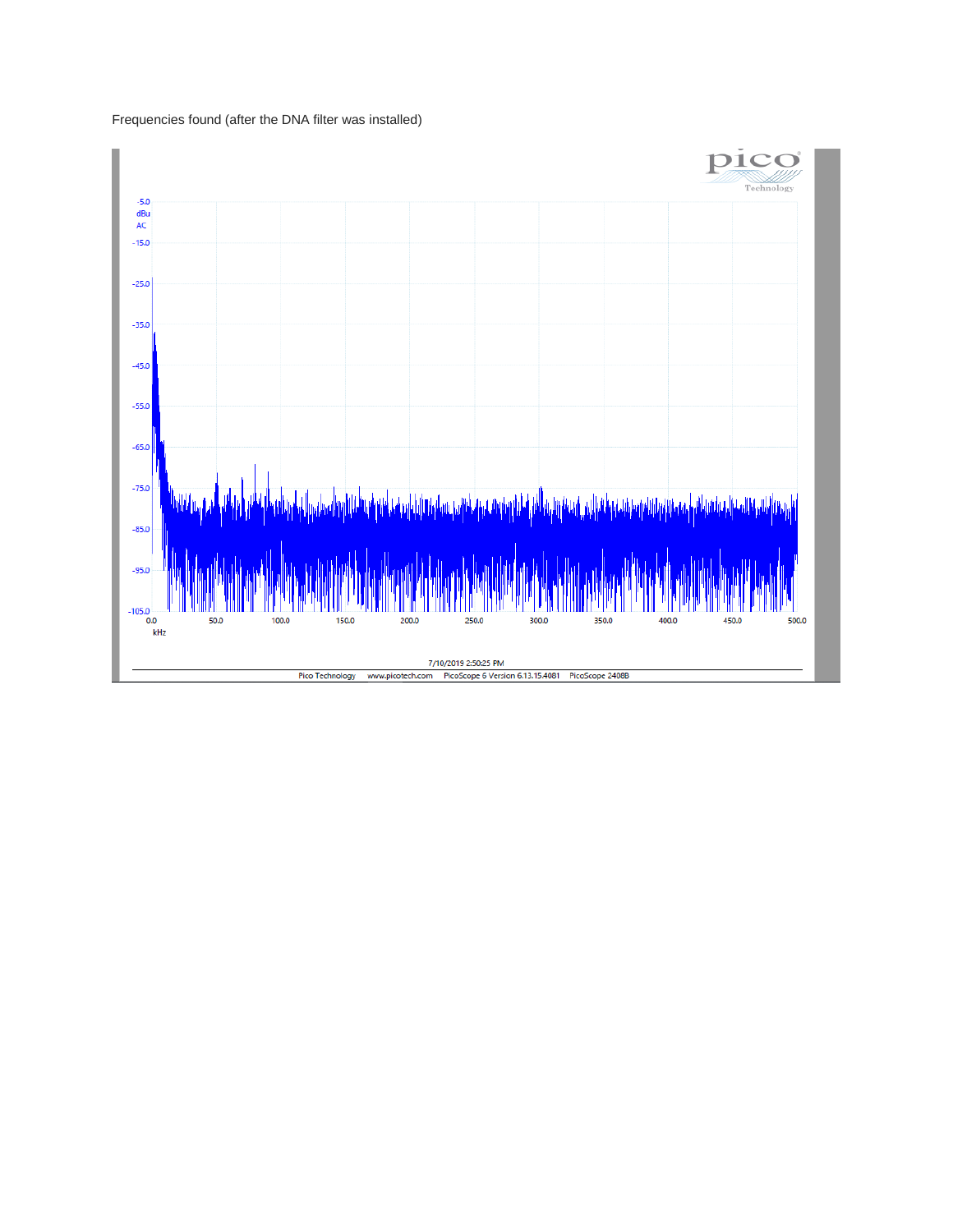

Frequencies found 0-500 kHz (after the Sine Tamer filter was installed (without any DNA filter installed) This is even better than the DNA filter suppression by about 7 db. In effect it lowering the noise floor significantly.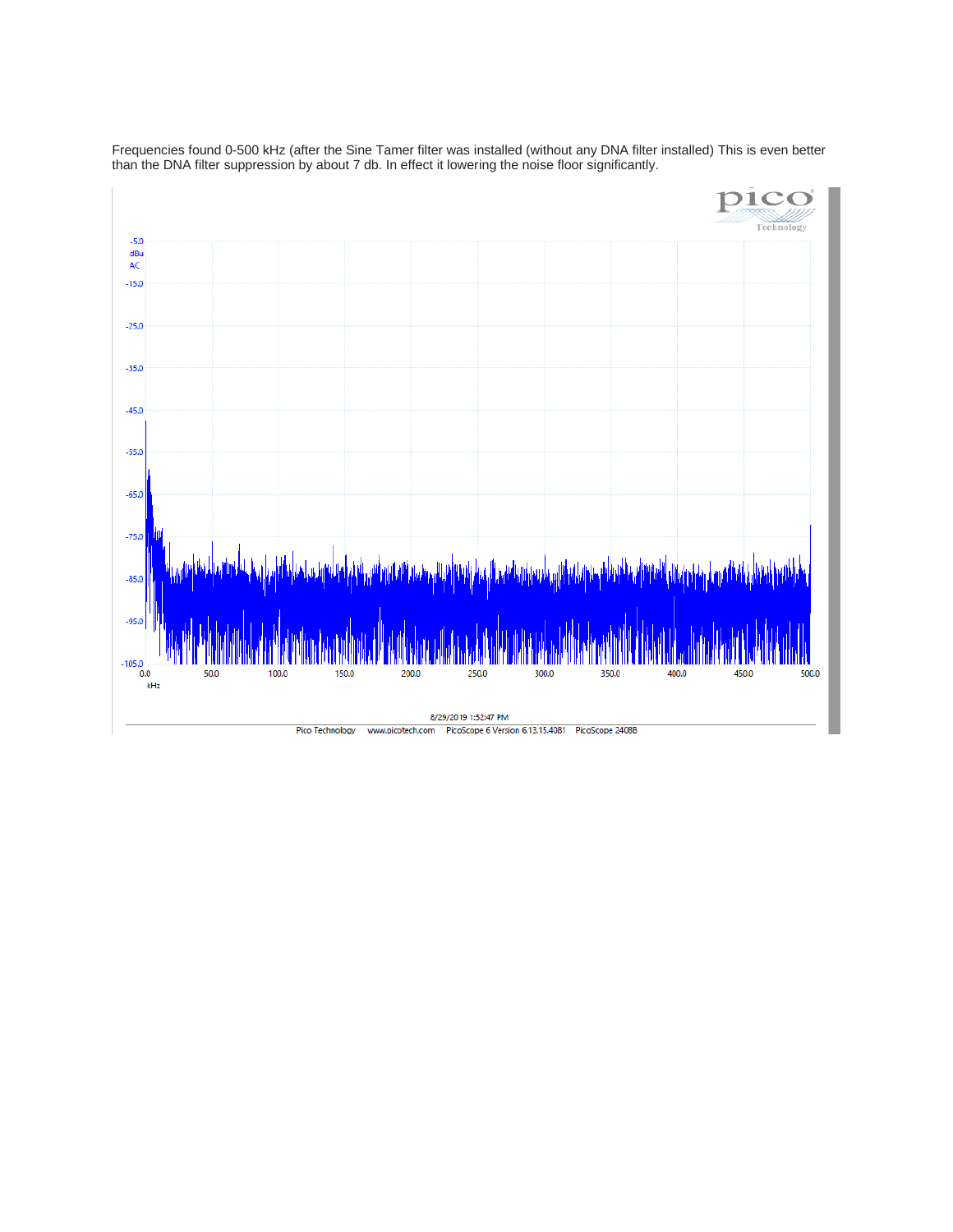Frequencies found 0-16 MHz (after the Sine Tamer filter was installed) This is even better than the DNA filter suppression by about 7 db. In effect it lowering the noise floor significantly. You can really see this noise floor reduction in this graph. These are dramatic results and the Sine Tamer is doing its job very well. The Sine Tamer is rated from 1 kHz to 10 MHz



b. This scope image above is with a filter installed transients are now at about .40 volts with a filter installed. Take a close look at the semicircular wave form and not it is reduced. There are still the spikes from the dimmer switches present but the overall waveform is improved. This is a dramatic change for the good. Now the GS Units are at 49 with the DNA filter and at 45 GS units with the Sine Tamer filter, a dramatic improvement of about 48%. c. Also note the dramatic shift in reduction in the frequencies that are now suppressed.

Notes: At a reading of 45 GS your home would now be in the safe status according to the Building Biology Institute\_\_\_\_\_\_\_\_\_\_\_\_\_\_\_\_\_\_\_\_\_\_\_\_\_\_\_\_\_\_\_\_\_\_\_\_\_\_\_\_\_\_\_\_\_\_\_\_\_\_\_\_\_\_\_\_\_\_\_\_\_\_\_\_\_\_\_\_\_\_\_\_\_\_\_\_\_\_\_

d. While at your home I tested for AC magnetic fields. Anything less than 2 Mill Gauss is considered safe. The maximum reading, I got was \_\_1.7\_\_\_\_\_\_, and most were at .02 to .09\_\_\_\_\_\_\_\_\_\_\_\_\_ or less. From a magnetic field perspective, I would have no concerns. Since we did find an elevated magnetic field at the dimmer switches in the kitchen, this can be corrected by a wiring change. To understand this subject better read the book "Tracing EMF's in Building Wiring and Grounding" By Karl Riley.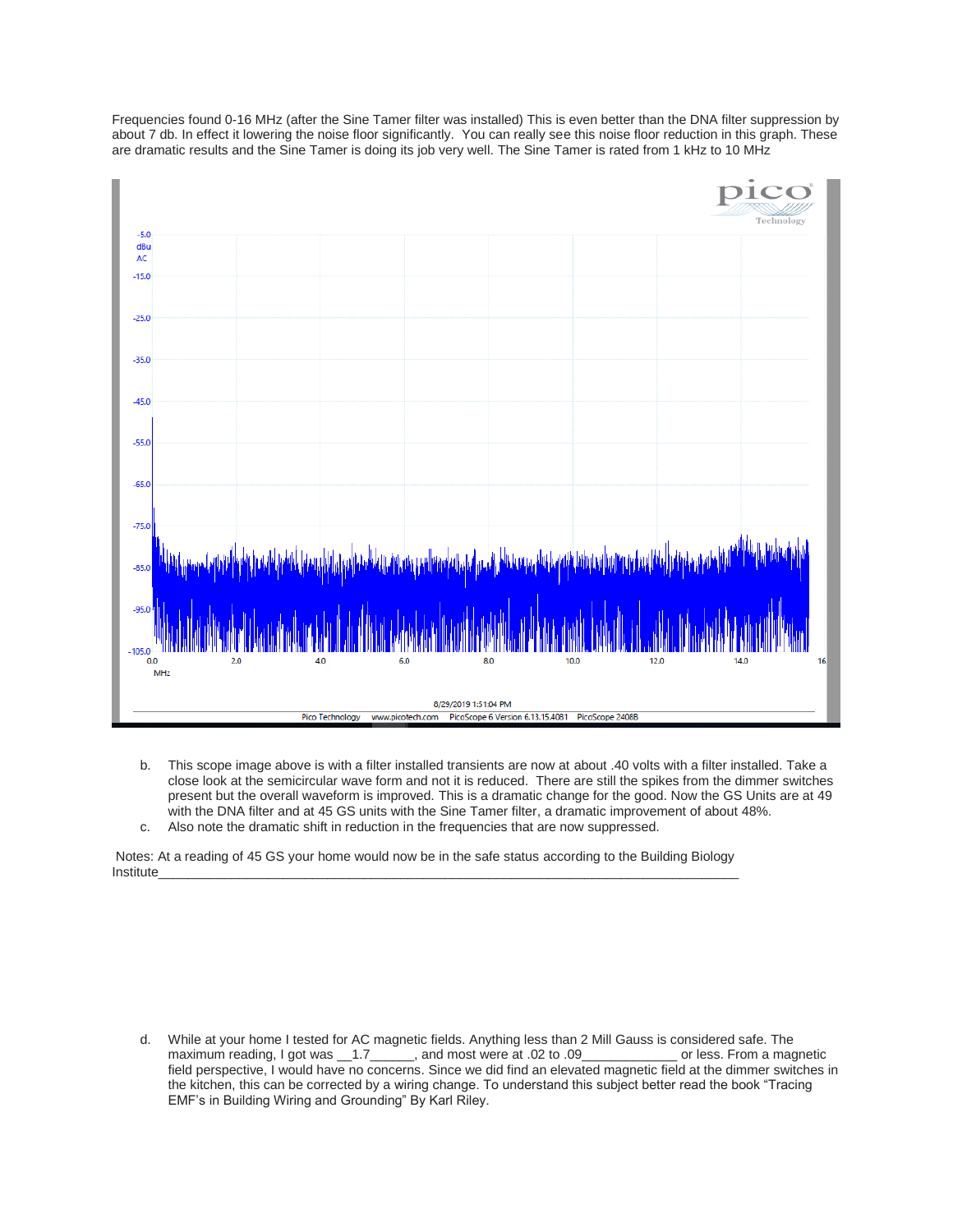### <http://www.lessemf.com/book.html>



#### NOTES:

.

\_\_\_\_\_\_\_\_\_\_\_\_\_\_\_\_\_\_\_\_\_\_\_\_

e. The RF fields in your home should be addressed.

\_\_\_\_\_\_\_\_\_\_\_\_\_\_\_\_\_\_\_\_\_\_\_\_\_\_\_\_\_\_\_\_\_\_\_\_\_\_\_\_\_\_\_\_\_\_\_\_\_\_\_\_\_\_\_\_\_\_\_\_\_\_\_\_

NOTES Your router in your home should have a "Signal Tamer" RF absorbing bag placed over it. I see you have done this already\_\_\_\_\_\_\_\_\_\_\_\_\_\_\_\_\_\_\_\_\_\_\_\_\_\_\_\_\_\_\_\_\_\_\_\_\_\_\_\_\_\_\_\_\_\_\_\_\_\_\_\_\_\_\_\_\_\_\_\_\_\_\_\_\_\_\_\_\_\_\_\_\_\_\_\_\_\_\_\_\_\_\_\_\_\_\_\_\_\_\_\_\_

 $\Box$  . The contribution of the contribution of the contribution of the contribution of the contribution of the contribution of the contribution of the contribution of the contribution of the contribution of the contributi  $\Box$  . The contribution of the contribution of the contribution of the contribution of the contribution of the contribution of the contribution of the contribution of the contribution of the contribution of the contributi

#### **Overall Summary and Recommendations:**

The combination of electric fields, magnetic fields and RF fields is called EMF (Electromagnetic Frequencies) A typical home should be less than 2 Mill Gauss Max. I used a calibrated Alpha Labs UHS Gauss meter to conduct this test.

For your home, I would suggest moving the router, turning it off at night or placing a special mesh bag over it called a "Signal Tamer" which you can buy here at this link. You have already done a lot to improve your home. Moving the water meter is good move. The gas meter near your bedroom is problematic. I will send you a pair of improved gas meter shields for you to try. Your feedback is important.

One other recommendation for your home is to run ethernet cables to all your devices and disable as much of the wireless technology you have in your home. I noticed you removed the DECT portable phone which is a big change. I know that running these cables are disruptive but it is essential to improving your health.

I have had some good success with the Iron Maiden, I have included the feedback from a recent customer that I think you should read.

<https://www.defiltersllc.com/the-iron-maiden-i/>

The small Signal Tamer unit is <https://www.amazon.com/TAMERTM-Shielding-Wireless-Radiation->Emission/dp/B0160AH0YM

The larger unit is <https://www.amazon.com/SIGNAL-TAMER-Shielding-Radiation->Exposure/dp/B071Y8LBNH

OR

Alternatively, you could purchase this special bag called the "Signal Tamer" from LessEMF.COM via the following link:

[http://www.lessemf.com/computer.html.](http://www.lessemf.com/computer.html)

Cursor down the page until you see the product, they make two sizes, I think you will need the small size product, but double check for your own measurements.

This special bag should reduce the RF dramatically, yet still permit communications.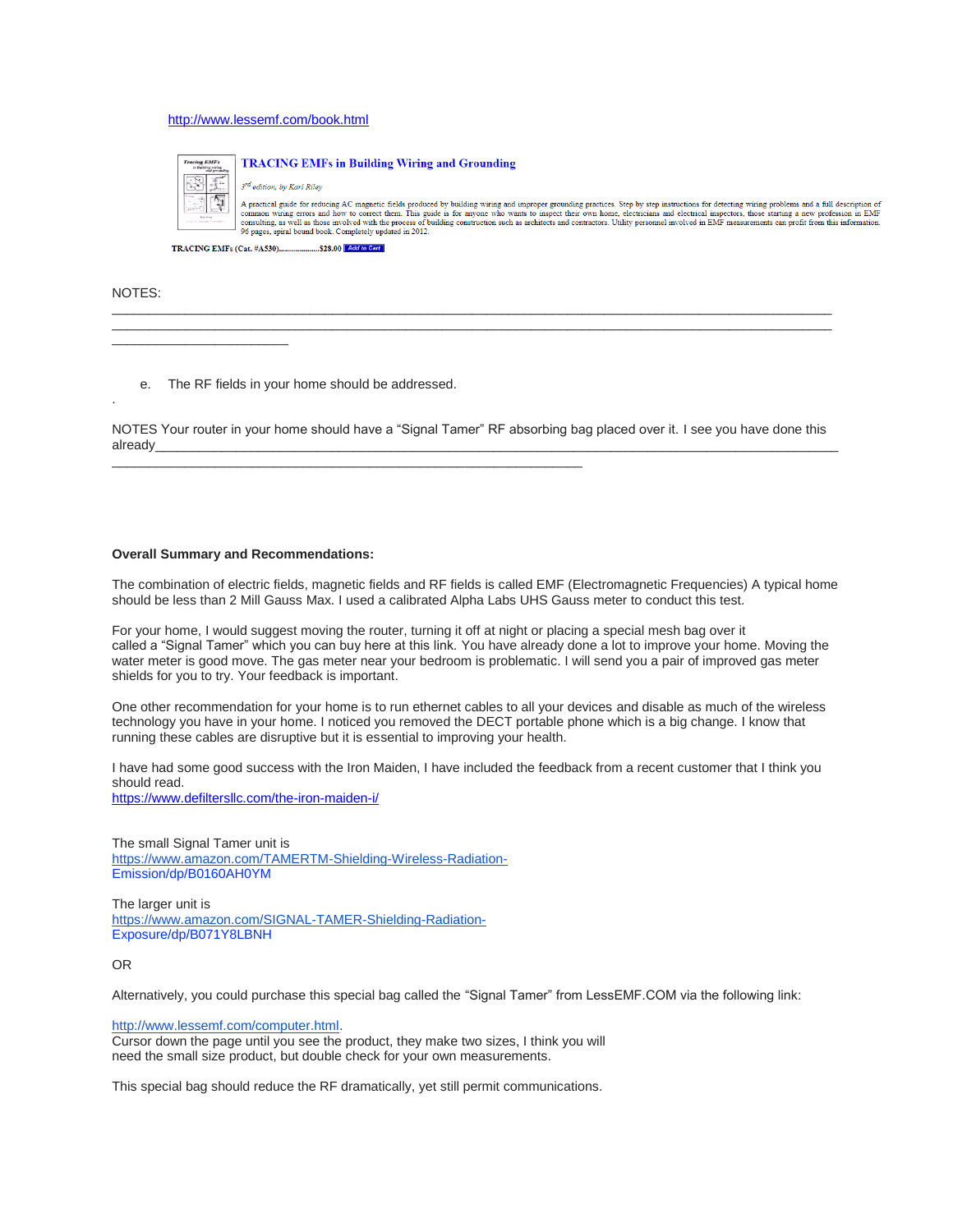#### Studies:

There are numerous studies on the exposure effects of EMF, check out Dr. Andrew Marino with 50 years of research in this area. He is truly an independent researcher and physician and not typically funded by industry.

Here are numerous studies by Dr. Marino you can browse.

<https://www.ncbi.nlm.nih.gov/pubmed/21793784>

<https://andrewamarino.com/journalarticles.html>

### **If you want to get a filter:**

I will only sell the DNA line of filters or the Sine Tamer brand of filters. In your case I strongly recommend: DNA Filter, Model RxDNA V2X

The Sine Tamer filters cannot handle a solar system as well as the DNA, but the DNA filters are designed for solar systems installed on your home or on your neighbor's home.

Go to my web site to place your order at For the Sine Tamer

<https://www.defiltersllc.com/our-filters/>

For the DNA filters

<https://www.defiltersllc.com/how-to-buy-our-dna-filters/>

If you have any questions feel free to ask or call me.

I look forward to a next step at your request.

Sincerely Yours, William S. Bathgate DE Filters LLC 10909 Monticello Road Pinckney, MI 48169 256-570-5434 [www.defiltersllc.com](http://www.defiltersllc.com/)

### Bill Bathgate Client Information Sheet

1.Link for air tube headsets (these prevent the RF that couples to the normal headset wires that wrap right around your thorax and Thyroid) that work for cell phones: <https://emfacademy.com/best-air-tube-headset/> Also look at this link regarding the rapid rise of Thyroid cancer linked to possibly the use of cell phone and cell phone headsets, that couple the RF from the cell antenna to the wires of the headset in close contact with the Thyroid and Thorax. <https://pongcase.com/blog/is-there-a-link-between-cell-phone-use-and-thyroid-cancer/>

2. Links for rheostats that don't create dirty electricity: <https://www.askdifference.com/rheostat-vs-dimmer/>

Here is another model but essentially the same thing.

[https://www.ebay.com/itm/100Wat100-Ohm-Ceramic-Disk-RheostaVariable-Resistor-I-](https://www.ebay.com/itm/100Wat100-Ohm-Ceramic-Disk-RheostaVariable-Resistor-I-G8Z1/263335015144?_trkparms=aid%3D555018%26algo%3DPL.SIM%26ao%3D1%26asc%3D57475%26meid%3Ddb01e12ef69e4c76887d660f72ed5604%26pid%3D100005%26rk%3D4%26rkt%3D12%26sd%3D262689865270%26itm%3D263335015144&_trksid=p2047675.c100005.m1851)

[G8Z1/263335015144?\\_trkparms=aid%3D555018%26algo%3DPL.SIM%26ao%3D1%26asc%3D57475%26meid%3Ddb01e](https://www.ebay.com/itm/100Wat100-Ohm-Ceramic-Disk-RheostaVariable-Resistor-I-G8Z1/263335015144?_trkparms=aid%3D555018%26algo%3DPL.SIM%26ao%3D1%26asc%3D57475%26meid%3Ddb01e12ef69e4c76887d660f72ed5604%26pid%3D100005%26rk%3D4%26rkt%3D12%26sd%3D262689865270%26itm%3D263335015144&_trksid=p2047675.c100005.m1851) [12ef69e4c76887d660f72ed5604%26pid%3D100005%26rk%3D4%26rkt%3D12%26sd%3D262689865270%26itm%3D2633](https://www.ebay.com/itm/100Wat100-Ohm-Ceramic-Disk-RheostaVariable-Resistor-I-G8Z1/263335015144?_trkparms=aid%3D555018%26algo%3DPL.SIM%26ao%3D1%26asc%3D57475%26meid%3Ddb01e12ef69e4c76887d660f72ed5604%26pid%3D100005%26rk%3D4%26rkt%3D12%26sd%3D262689865270%26itm%3D263335015144&_trksid=p2047675.c100005.m1851) [35015144&\\_trksid=p2047675.c100005.m1851](https://www.ebay.com/itm/100Wat100-Ohm-Ceramic-Disk-RheostaVariable-Resistor-I-G8Z1/263335015144?_trkparms=aid%3D555018%26algo%3DPL.SIM%26ao%3D1%26asc%3D57475%26meid%3Ddb01e12ef69e4c76887d660f72ed5604%26pid%3D100005%26rk%3D4%26rkt%3D12%26sd%3D262689865270%26itm%3D263335015144&_trksid=p2047675.c100005.m1851)